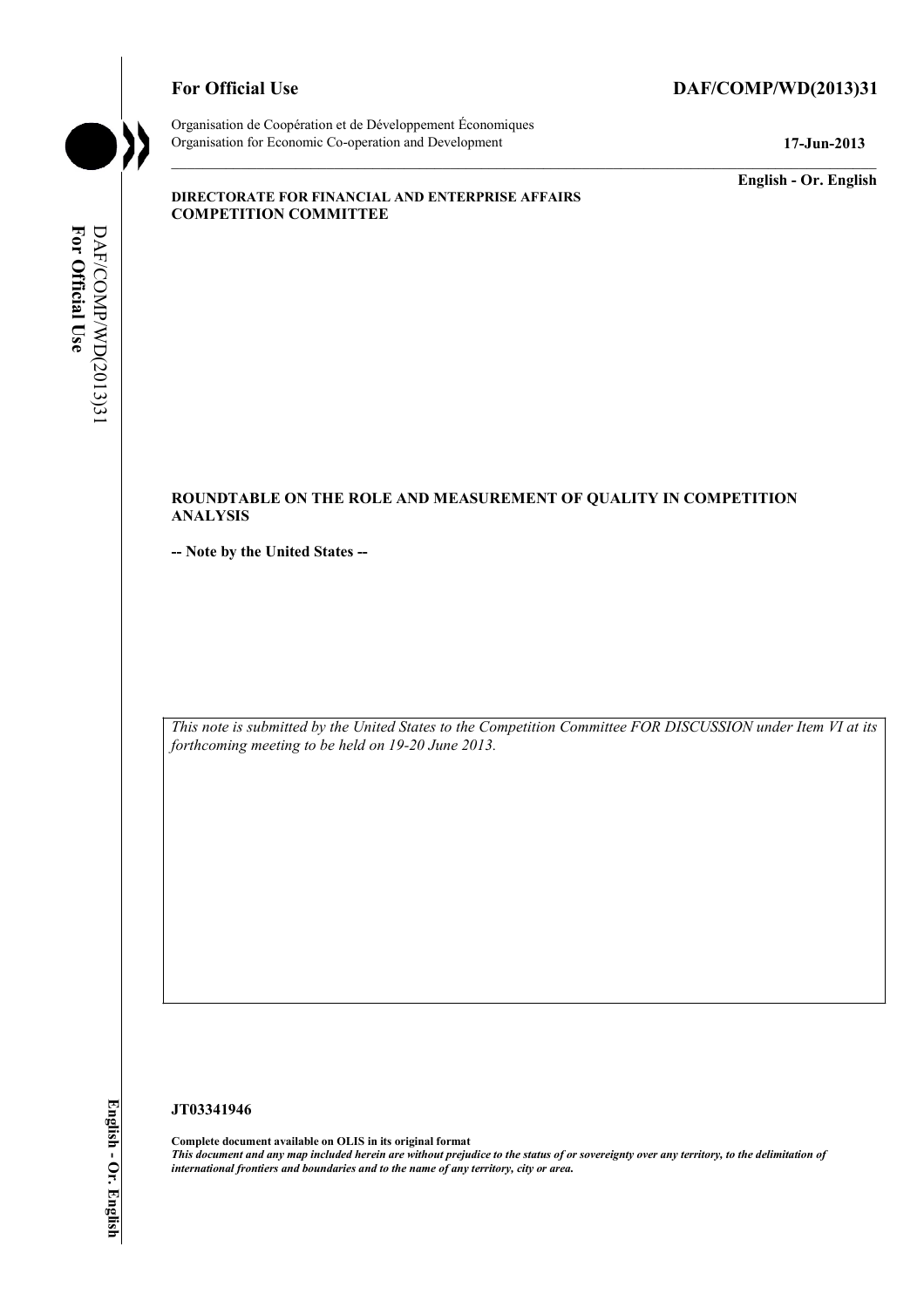$\overline{a}$ 

#### **ROUNDTABLE ON THE ROLE AND MEASUREMENT OF QUALITY IN COMPETITION ANALYSIS**

#### **-- Note by the United States --**

 questions about the consideration of quality in competition analysis. 1. This paper responds to the Chair's letter of April 4, 2013, calling for submissions for the roundtable on The Role and Measurement of Quality in Competition Analysis. The letter poses a series of

2. It has long been recognized under U.S. antitrust law that quality is among the attributes of a product or service that typically benefits from competition:

The Sherman Act reflects a legislative judgment that ultimately competition will produce not only lower prices, but also better goods and services. "The heart of our national economic policy long has been faith in the value of competition." *Standard Oil Co. v. FTC*, 340 U.S. 231, 248 [1951]... The assumption that competition is the best method of allocating resources in a free market recognizes that all elements of a bargain—quality, service, safety, and durability—and not just the immediate cost, are favorably affected by the free opportunity to select among alternative offers.

National Society of Professional Engineers. v. U.S., 435 U.S. 679, 695 (1978).<sup>1</sup> Indeed, for purposes of antitrust analysis, the U.S. Supreme Court has further observed that there is no meaningful distinction between effects on non-price, such as quality, and price competition.<sup>2</sup>

3. Quality effects can be relevant to antitrust analysis, therefore, in several ways. First, just as reduced output and increased prices can be deemed anticompetitive, depending on the circumstances, so too can reductions in quality. Second, beneficial effects on quality can be deemed procompetitive, justifying some restraints. However, courts have routinely rejected the assertion that restraints can be justified on the ground that competition itself might lead to decreased quality, viewing the arguments as a "frontal assault on the basic policy of the Sherman Act." *Id.* at 695.<sup>3</sup>

 *quoting* N. Pac. Ry. Co. v. U.S., 356 U.S. 1, 4–5 (1958) (The Sherman Act "rests on the premise that the unrestrained interaction of competitive forces will yield the best allocation of our economic resources, the <sup>1</sup>*See also Nat'l Collegiate Athletic Ass'n v. Bd. of Regents of Univ. of Okl*a., 468 U.S. 85, 104 n.27 (1984), lowest prices, the highest quality and the greatest material progress….").

<sup>&</sup>lt;sup>2</sup> Referring to claims of increased price and decreased quality, the Court has observed: "for antitrust purposes, there is no reason to distinguish between price and nonprice components of a transaction." *Pac.Bell Tel.Co. v. Linkline Commc'ns, Inc*., 555 U.S. 438, 450 (2009).

 higher prices would improve quality of legal services); *Patrick v. Burget*, 486 U.S. 94, 105 (1988) (rejecting physicians' contention "that effective peer review is essential to the provision of quality medical care and that any threat of antitrust liability will prevent physicians from participating openly and actively <sup>3</sup>*See also FTC v. Superior Court Trial Lawyers Ass'n*, 493 U.S. 411, 423-24 (1990) (rejecting assertion that collective effort to raise prices through a concerted refusal to deal could be justified through claims that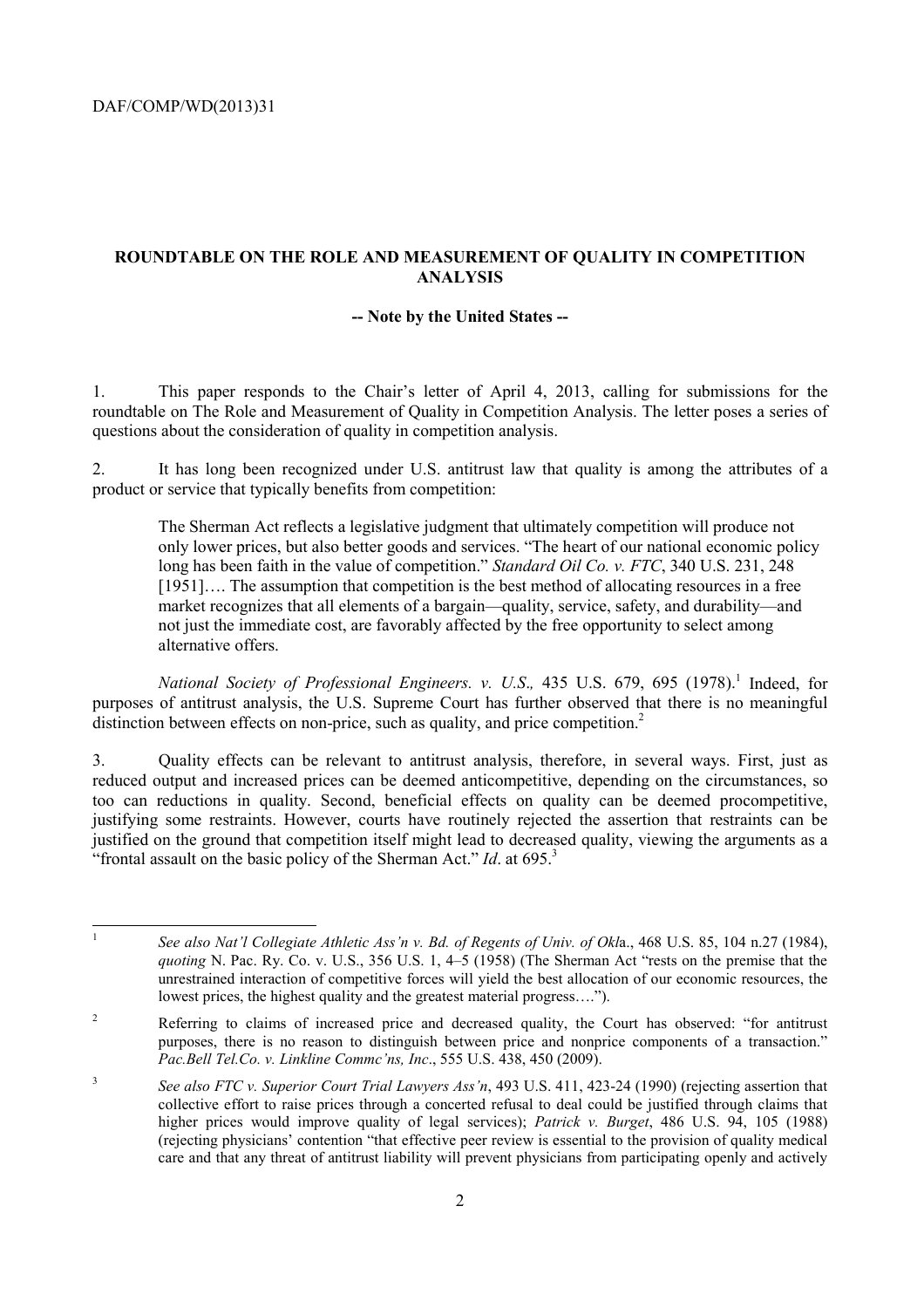4. Quality issues have regularly arisen in investigations by the Federal Trade Commission and the Antitrust Division of the U.S. Department of Justice (collectively, "the Agencies") and in litigated cases in the courts across many industries, especially cases involving professions and health care. Anticompetitive reductions of quality have been found in cases involving mergers (discussed below), single firm conduct,<sup>4</sup> and concerted behavior by rivals.<sup>5</sup> The agencies and the courts also have recognized that improvements in product or service quality may justify certain restraints on competition, especially vertical restraints,<sup>6</sup> but such claims have been rejected when unsupported by evidence.<sup>7</sup> As noted below, third, differences in quality also may be relevant to market definition for purposes of antitrust analysis.

to provide useful search results.<sup>10</sup> 5. The Agencies often analyze quality as a key feature of the competitive process. As noted in the Agencies' Horizontal Merger Guidelines<sup>8</sup> and discussed below, quality can be an important aspect of competition that the Agencies consider in analyzing a merger. For example, the Department of Justice successfully argued in court that the loss in competition caused by the acquisition of one manufacturer of tax preparation software (TaxACT) by another (H&R Block) was likely to harm consumers via higher prices and/or lower quality.<sup>9</sup> In the same way, analysis of quality issues can be important in reviewing civil non-merger conduct. For instance, the FTC's recent investigation of Google's search practices focused on the question of whether Google's search results were tailored primarily to provide high quality results, or were designed to disadvantage Google's rivals. The Commission observed that Google's primary goal was

in peer-review proceedings"; it "essentially challenges the wisdom of applying the antitrust laws to the sphere of medical care, and as such is properly directed to the legislative branch.").

<sup>4</sup>*See, e.g.*, *Aspen Skiing Co. v. Aspen Highlands Skiing Corp*., 472 U.S. 585, 605-07 (1985) (concluding that consumers were adversely affected by elimination of superior product); *U.S. v. Microsoft Corp*., 253 F.3d 34 (D.C. Cir. 2001) (rejecting Microsoft's assertions that various of its product design choices improved the quality of its software).

1

- <sup>5</sup>*See, e.g.*, *F.T.C. v. Indiana Fed'n of Dentists*, 476 U.S. 447, 462-64 (1986) (upholding FTC's conclusion that refusal by dentists to provide x-rays to insurers was anticompetitive and not justified on grounds of increased quality of care).
- about or want. The manufacturer strives to improve its product quality or to promote its brand because it 6 "The antitrust laws do not require manufacturers to produce generic goods that consumers do not know believes this conduct will lead to increased demand despite higher prices. The same can hold true for resale price maintenance." *Leegin Creative Leather Prods., Inc. v. PSKS, Inc*., 551 U.S. 877, 897 (2007)*; see also Cont'l T.V., Inc. v. GTE Sylvania Inc*., 433 U.S. 36, 55 (1977).
- <sup>7</sup>*See, e.g.*, *Eastman Kodak Co. v. Image Tech. Servs., Inc*., 504 U.S. 451, 483-84 (1992) (rejecting manufacturer's claim that its vertical restraints limiting third-party service organizations' access to replacement parts were justified to maintain quality of post-sale service in light of evidence that third parties were providing superior quality service).
- <sup>8</sup> U.S. DEPT. OF JUSTICE & FEDERAL TRADE COMMISSION, HORIZONTAL MERGER GUIDELINES (2010), *available at* www.ftc.gov/opa/2010/08/hmg.shtm [hereinafter "2010 HORIZONTAL MERGER GUIDELINES"].
- <sup>9</sup>*See* United States v. H&R Block, Inc., No. 11-00948, 2011 WL 5438955, at \*69 (D.D.C. Nov. 10, 2011) ("Even if TaxACT's list price remains the same, the merged firm could accomplish what amounts to a price increase through other means. For example, instead of raising TaxACT's prices, it could limit the functionality of TaxACT's products, reserving special features or innovations for higher priced, HRBbranded products."), *available at* www.justice.gov/atr/cases/f277200/277287.pdf.
- $10$  was incidental to that purpose. While some of Google's rivals may have lost sales due to an improvement 10 The following passage from the Statement of the Federal Trade Commission Regarding Google's Search Practices explicitly recognizes the role of quality in the competitive process: "The totality of the evidence indicates that, in the main, Google adopted the design changes that the Commission investigated to improve the quality of its search results, and that any negative impact on actual or potential competitors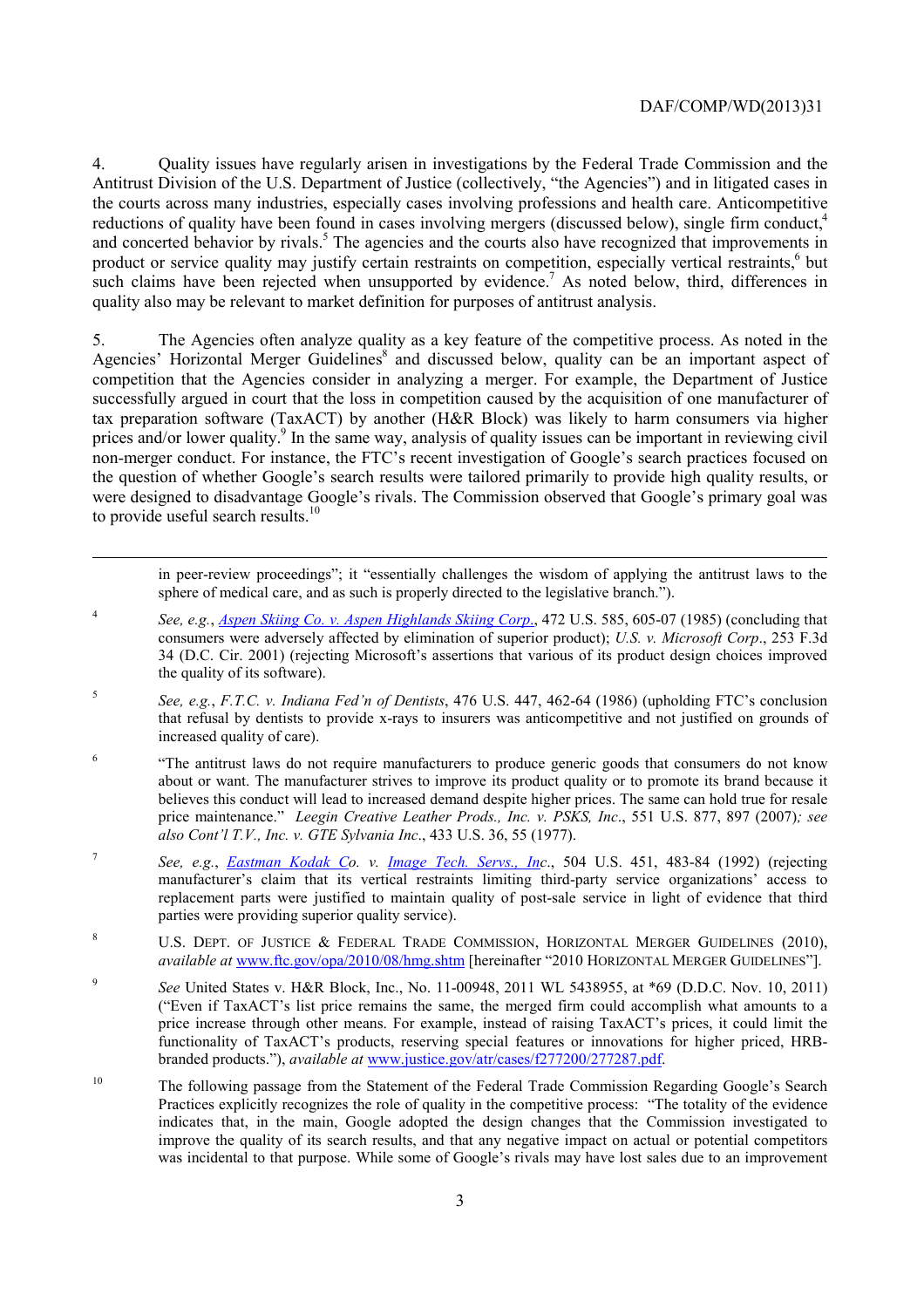6. This paper starts with a conceptual framework of quality and its measurement drawn from the economic literature, and then discusses some theoretical issues that distinguish competition via quality from the more familiar price competition. The paper then focuses on the analysis of quality in mergers, specifically in market definition and assessment of competitive effects. Finally, the paper discusses the important role quality analysis plays in the FTC's antitrust enforcement in hospital markets.

# **1. Defining Quality**

attribute, all else held equal. 7. One way to conceptualize products and services is as collections of attributes that consumers evaluate in making their purchasing decisions. A common economic definition of a quality attribute is one where all consumers would agree that the product or service would be improved with higher levels of the

attribute, all else held equal.<br>8. The processing speed of a computer is one example of this. Keeping constant the price, reliability, electricity usage, heat output, and all other factors, it seems likely that virtually all consumers would have a preference for a faster computer.<sup>11</sup> On the other hand, the physical size of a notebook computer would not be classified as a quality attribute. Some consumers prefer a smaller computer that is easy to carry, while others like large screens and large keyboards.

# **2. Measuring Quality**

1

9. Whether or how quality can be measured in a particular setting depends on the nature of the quality attributes. A first step for a competition authority is to determine how market participants define, measure, and assess quality in the ordinary course of business, via interviews and document review. A systematic review of the academic and popular economics literature may also reveal useful measures of quality.

10. With some products, like computer central processing units, the important quality attributes such as processing speed, reliability, power consumption, and heat generation, may all be measurable. In these instances, direct measurements or estimates of these attributes will likely be available in company documents or trade publications.

11. On the other hand, some quality attributes may be difficult to measure with any objective technique. For instance, drivers of automobiles may unanimously prefer automobiles with a more "solid feel." This attribute would be difficult to measure, but could potentially be approximated using surveys of consumers.

12. The measurement of quality typically will prove most useful when it can be weighed against other important changes in a market, such as prices, for instance. This calculus is straightforward when it is determined that consumers are harmed in both price and non-price dimensions, such as in the DOJ's investigation of Microsemi's 2008 acquisition of Semicoa. Not only did the prices for high-reliability

 in Google's product, these types of adverse effects on particular competitors from vigorous rivalry are a common byproduct of `competition on the merits' and the competitive process that the law encourages." *In the Matter of Google Inc*., FTC File No. 111-0163 (Jan. 3, 2013), *available at*  www.ftc.gov/os/2013/01/130103googlesearchstmtofcomm.pdf.

 But it seems unlikely that in any given instance the presence of a few outliers who would not agree that In practice, the strict unanimity condition may need to be relaxed somewhat for this to be a useful concept. more of an attribute is better would impede an analysis that treated the attribute as a quality attribute. 11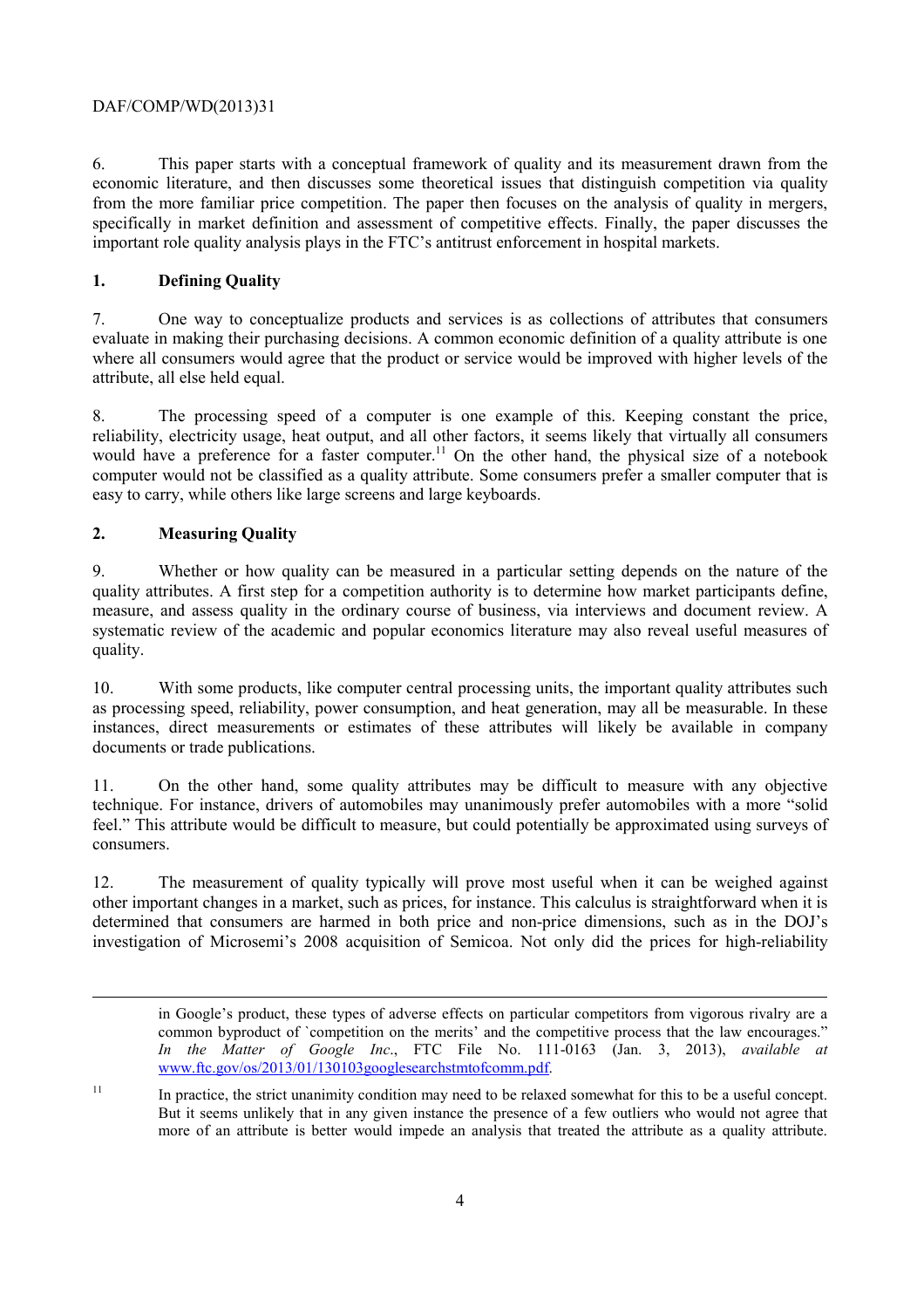important to aerospace customers—had declined. $^{12}$ transistors and diodes increase, but the reliability of delivery times—an aspect of quality critically

 consumers, and not by the suppliers, ex ante, through restraints on trade.**<sup>13</sup>** Whereas when vertical restraints 13. However, price and quality will often be in tension, as when increased quality, either of a product or service, comes in concert with increased price. In these circumstances, when the conduct involves agreements between rivals, the courts have consistently held that the trade-off should be done by are involved, as with resale price maintenance, the courts have been more supportive of ex ante restraints adopted by suppliers to promote high quality point-of-sale consumer services, despite possible increases in price.**<sup>14</sup>**

#### **3. The Effects of Competition on Quality**

14. The economics literature supports the view that, when analyzing markets in which quality is an important component of competition, competition authorities should consider whether the characteristics of a market and a change in the competitive environment would likely cause firms to provide higher or lower quality. In the theoretical economics literature, models where firms set prices and quality show that the impact on quality of a change in the level of competition, all else held equal (including the cost of producing quality), is indeterminate.<sup>15</sup> That is, quality can either rise or fall as a market becomes more competitive.

15. Reviews of the empirical evidence on this relationship between competition and quality (holding all else fixed) often find an increase in quality with increased competition, but some studies have found the opposite result.16 In sum, the results from the theoretical and empirical economic literature support the notion that a competition agency needs to tailor the quality analysis to the particular market under consideration when it believes quality is an important factor in the investigation.<sup>17</sup>

 $12$ <sup>12</sup>*See Economic Evidence in Merger Analysis*, Paper submitted to OECD by United States, at 2 (Feb. 9, 2011) ("Economic Evidence").

 $13$ <sup>13</sup>*See, e.g.*, *Nat'l Soc'y of Prof'l Eng'rs. v. U.S*., 435 U.S. 679, 694 (1978) (noting that any trade-off between price and quality is a consumer choice, not one to be made by rivals in the market).

<sup>14</sup>*See, e.g.*, *Leegin Creative Leather Prods., Inc. v. PSKS, Inc*., 551 U.S. 877, 897 (2007); *see also Cont'l T.V., Inc. v. GTE Sylvania Inc*., 433 U.S. 36, 55 (1977).

REG'L SCIENCE AND URBAN ECON. 40, no. 6 (2010): 471-80. <sup>15</sup>*See* Brekke, Kurt R., Luigi Siciliani, and Odd Rune Straume. "Price and quality in spatial competition."

<sup>16</sup>  Update." THE SYNTHESIS PROJECT, POLICY BRIEF NO. 9. Princeton, NJ: Robert Wood Johnson Foundation, 2012. ("All of the [nine] U.S. studies except for one find that competition improves quality, while the English studies uniformly find negative effects." Id at 478. ("Although there are some mixed results, the main picture painted from the above-referred empirical studies of quality in spatial competition is that increased competition generally leads to a higher supply of quality.") *See also* Gaynor, M., & Town, R. (2012). "The impact of hospital consolidation—

 other possible anticompetitive effects, such as a reduction in product quality or service or a decrease in the <sup>17</sup> In instances where firms are thought to be unable or unlikely to change quality much, or when quality is difficult to measure, it may be the case that the most informative analysis is a careful study of how a loss in competition affects prices. Kaplow and Shapiro note that "[a] price increase often serves as a proxy for pace of innovation." A. Mitchell Polinsky and Steven Shavell, HANDBOOK OF LAW AND ECONOMICS at 1073-1225 (2007), *available at* http://EconPapers.repec.org/RePEc:eee:lawchp:2-15.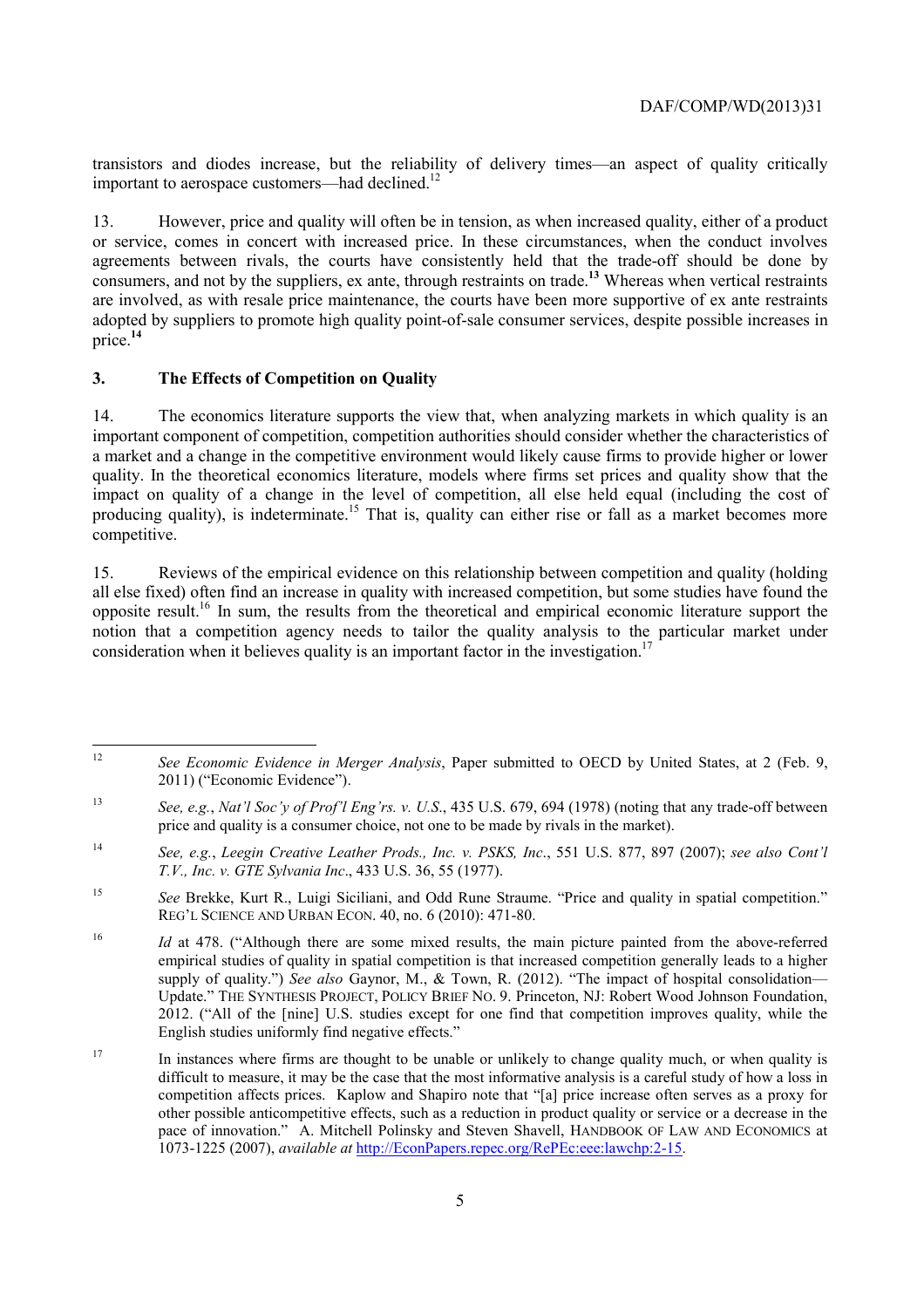# **4. Market Definition**

 16. The U.S. DOJ/FTC Horizontal Merger Guidelines explicitly state that changes in quality may provide information about demand substitution relevant to market definition analysis, which is requisite information in order to perform a Hypothetical Monopolist Test on a candidate product market. "Market definition focuses solely on demand substitution factors, i.e., on customers' ability and willingness to substitute away from one product to another in response to a price increase or a corresponding non-price change such as a reduction in product quality or service."<sup>18</sup>

products that generally were considered to be high-end offerings.<sup>19</sup> 17. In addition to using variations in product quality to reveal substitution patterns between products, quality attributes may also serve as observable characteristics that can be used to distinguish between products that will be included in a candidate product market and those that will not. To the extent that higher degrees of substitutability are expected among relatively similar products, measures of quality may prove useful for distinguishing between similar and dissimilar products. For instance, in 2003, the FTC alleged a relevant product market for "super-premium ice cream," which was differentiated from other types of ice cream based on a number of observable characteristics, many of which would roughly be considered quality attributes, such as using pure vanilla rather than imitation vanilla flavoring. The "superpremium" classification was commonly used by market participants to refer to a small number of ice cream

between various brands of ice cream using observed variations in prices.<sup>20</sup> 18. However, being able to distinguish between groups of products based on quality measures or other observable characteristics does not necessarily address the central question of market definition, which is whether a hypothetical monopolist controlling all products in the candidate market would be able to significantly increase prices as indicated by estimates of demand substitution. Support for the candidate super-premium ice cream market definition came from FTC staff's estimation of cross-price elasticities

# **5. Discussion of Quality Analysis in the Competitive Effects Analysis of Mergers**

profits given the prices charged by all rival firms.<sup>21</sup> In this framework, non-price attributes of the products 19. In textbook economic models of price competition, firms set the prices that maximize their own are fixed, rather than being chosen by the firms. This framework has become such an important part of antitrust analysis because it illustrates a fundamental principle of merger analysis, which is that mergers can change the pricing incentives of the merging firms. The incentives change via two important mechanisms: reductions in competition tend to cause firms to increase prices; and firms that realize marginal cost efficiencies tend to decrease them. The effect of the merger depends on the relative magnitudes of these incentives. This textbook framework does not specifically include merger-induced changes in product attributes, such as quality.

 20. Insofar as the attributes are not fixed but are chosen by the firms, they may also change as the result of a merger, just like price. Indeed, like price, a merger may affect quality choices through two broad categories of effects: a reduction in the competitive incentive to provide quality superior to a rival's, and an

 2010 HORIZONTAL MERGER GUIDELINES at 7.

prefer lighter, less rich ice creams. 19 Although "super-premium" may sound as if it is a quality measurement, a non-trivial number of consumers

 $20$ 2010 HORIZONTAL MERGER GUIDELINES at 6.

 $21$ 21 There are also well-established models of quantity competition, but these generally are applied to homogeneous products where quality is not a major issue, and so are not further considered in this submission.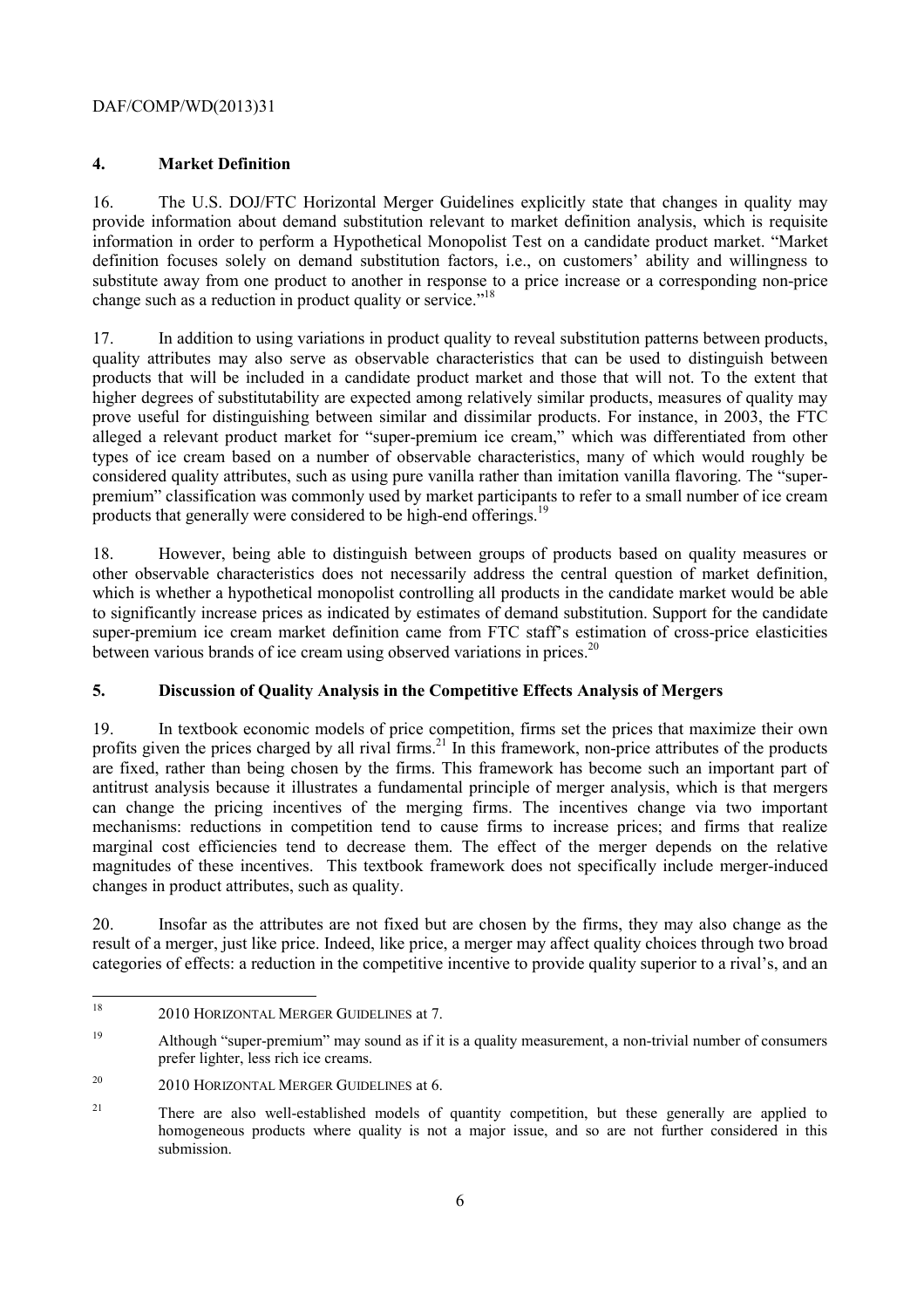are not large.<sup>23</sup> efficiency in the costs associated with producing higher quality. A "quality efficiency" would tend to cause the firms to have the incentive to increase quality levels, all else equal.<sup>22</sup> Quality efficiencies are distinct from conventional efficiencies, which are changes in the cost of producing a unit of output. As with prices, the net effect of the merger on quality may be negative or positive depending on how the quality efficiency compares to the effect of the loss in competitive incentives. Parties may argue that the facts of a particular case suggest that the claimed efficiencies for quality production outweigh competitive effects, but efficiencies, including quality efficiencies, will most likely make a difference when likely adverse effects

# **6. Application of Quality Analysis in the Evaluation of Hospital Mergers**

 physician cooperation, scope of practice of professionals, and hospital mergers, which will be the focus of 21. Quality issues frequently arise in the health care industry, particularly in cases involving the remainder of this paper (though many of the points are applicable to other industries as well).<sup>24</sup> Most of the FTC's recent hospital merger cases involved claims by the merging parties that the merger would improve clinical quality. In several such cases, expert witnesses on both sides performed analyses regarding clinical quality issues.<sup>25</sup>

22. As discussed in Romano & Balan (2011),<sup>26</sup> such claims can be plausible, and are valid subjects of merger analysis. The paper develops a conceptual framework for evaluating such claims, and points out that plausible efficiency claims are characterized by reductions in the cost of producing quality.<sup>27</sup> That is, the evaluation of possible quality improvements from a hospital merger is justified when there is a significant possibility that the merger will generate cognizable quality efficiencies.

 $\overline{a}$ 22 The DOJ and the FTC recognize the importance of consideration of quality efficiencies in the Commentary on the Horizontal Merger Guidelines, *available at*  www.ftc.gov/os/2006/03/CommentaryontheHorizontalMergerGuidelinesMarch2006, at 49 ("Efficiencies in the form of quality improvements also may be sufficient to offset anticompetitive price increases following a merger. Because a quality improvement involves a change in product attributes, a simple comparison of pre- and post-merger prices could be misleading. A careful analysis of the effects of changes in product attributes and prices on consumer welfare is likely to be necessary.").

 quality, the judge stated that "the court is unable to declare that these [quality improving] goals would be <sup>23</sup> *See* 2010 HORIZONTAL MERGER GUIDELINES at Section 10. In a decision granting a preliminary injunction to prevent the merger of two hospitals, and after significant testimony by the FTC's expert witness on realized with, and only with, the proposed merger, or that these claimed benefits are sufficient to overcome the FTC's compelling prima facie case." FTC v. OSF Healthcare System and Rockford Health System, No. 3:11-cv-50344 at 42 (N.D. Ill. April 5, 2012), *available at*  www.ftc.gov/os/caselist/1110102/120505rockfordmemo.pdf.

<sup>&</sup>lt;sup>24</sup> In these cases, clinical quality was distinguished from non-clinical "amenities," which in principle are also valid elements of quality, but which in practice did not receive much attention.

<sup>25</sup> These include *FTC v. Evanston Nw. Healthcare Corp*. (see Opinion of the Commission, *available at*  www.ftc.gov/os/adjpro/d9315/070806opinion.pdf ) and *FTC v. OSF Healthcare Sys*. and Rockford Health Sys., ibid 22.

 *acquisition of Highland Park hospital by Evanston Northwestern healthcare*," INT'L JOURNAL OF THE 26 Patrick S. Romano and David J. Balan, "*A retrospective analysis of the clinical quality effects of the*  ECON. OF BUSINESS 18, no. 1 (2011): 45-64.

<sup>27</sup> 27 "The above discussion suggests that a hospital merger is unlikely to result in improved quality absent a cost change. But a merger can result in higher quality if it reduces the cost of producing quality." *Id.* at 46-47.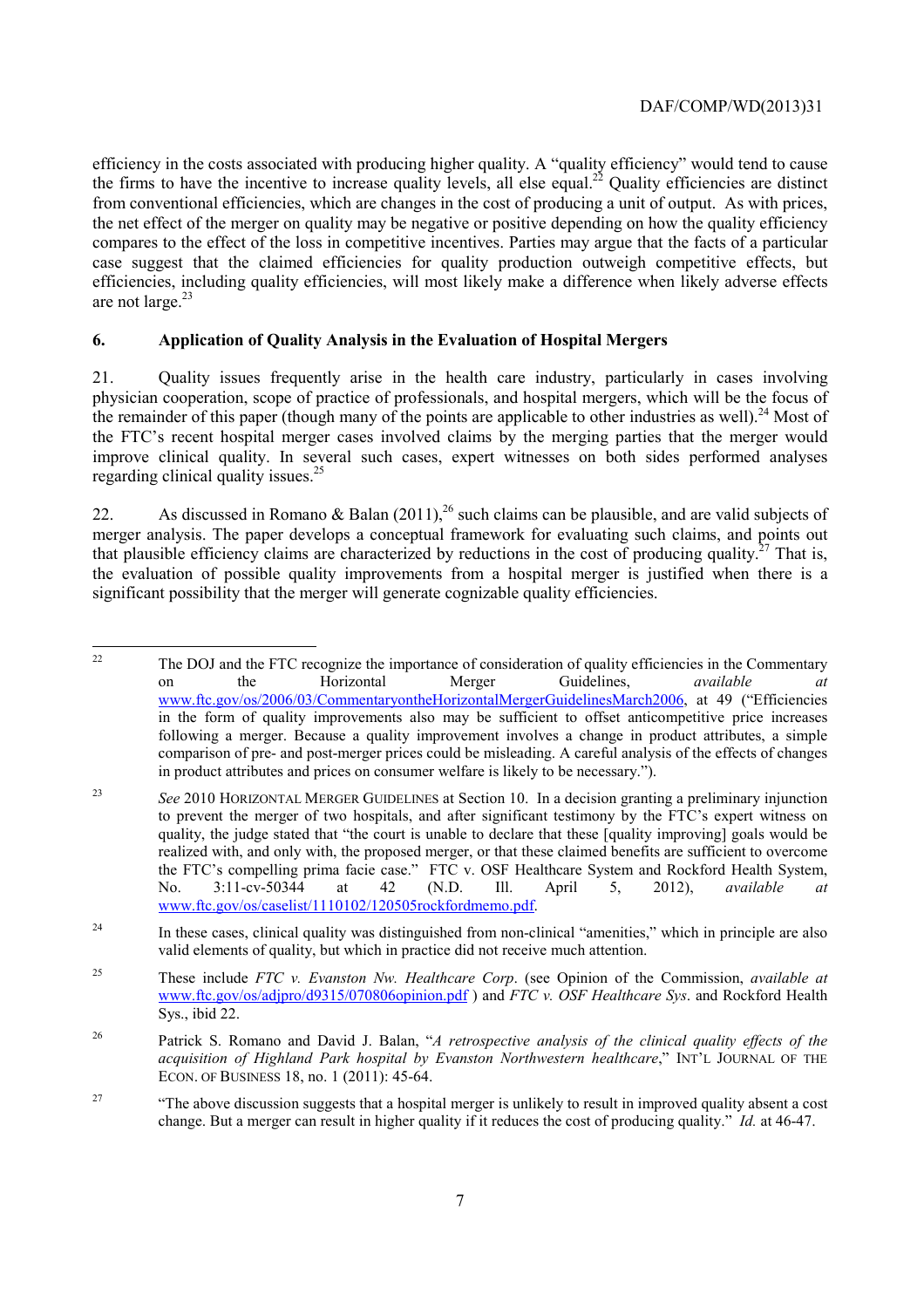$\overline{a}$ 

23. Fortunately, certain aspects of clinical quality, at least in hospitals, lend themselves to measurement in a way that other kinds of quality often do not. In general, the development of quantitative metrics for measuring different aspects of hospital quality (e.g., mortality, complications) is now a welldeveloped discipline. Many of the analyses discussed in Romano & Balan, which make use of these metrics, can be performed with readily available data.

24. In recent years, the FTC has brought or prepared to bring a number of hospital merger cases. An analysis of the likely effects of the merger on clinical quality has figured prominently in all of them. Here we discuss two of those cases, which were selected because they both involve public proceedings with public records to which we can cite.

25. The quality claims made by the merging parties in the Evanston case are discussed in detail in the Romano & Balan paper. Unlike most merger cases, the Evanston case was brought retrospectively, some years after the merger was consummated. This made evaluating the effects of the merger easier than in most prospective cases, which must rely on the sometimes more difficult task of making predictions about probable future effects.

26. A central assertion by the merged parties in the Evanston case was that the merger had increased quality at the independent Highland Park Hospital in a number of areas, including: cardiac surgery and interventional cardiology; the purported benefits to Highland Park of being affiliated with a teaching hospital (Evanston Hospital); improved nursing care; and obstetrics.<sup>28</sup> The FTC's quality expert, Dr. Patrick Romano, addressed these claims by linking them to well-established quality metrics, which could then be analyzed quantitatively.<sup>29</sup> That is, he took each claimed quality improvement, and identified which metrics would be expected to show improvement if the claim was true. Then, using a statistical technique known as difference-in-differences analysis, he analyzed whether those metrics had in fact improved (relative to a group of control hospitals) following the merger. He found little evidence of quality improvements and even some limited evidence of quality deterioration.

27. In the Evanston case, the Administrative Law Judge and the Commission both rejected substantially all of the parties' clinical quality claims.<sup>30</sup> Regarding the quantitative analysis described above, the Commission said: "We recognize that assessing the impact on quality of ENH's [Evanston Northwestern Healthcare, the acquiring hospital system] changes at Highland Park [the acquired hospital] is not a simple matter and that, as Dr. Chassin [ENH's clinical quality expert] testified, outcome measures are not always valid measures of quality. TR 5143-45, 5148 (Chassin)." However, the Commission went on to find that "as is the case with claimed economic efficiencies, difficulties of proof do not relieve ENH of its burden to produce verifiable evidence. Given the particular circumstances of this case – the fact that the merger has already been consummated, many of the claimed improvements were implemented years ago, and ENH routinely tracks numerous quality indicators – ENH could have produced more concrete

<sup>28</sup> Pretrial Brief of Respondent at 31, *In Re Evanston Nw. Healthcare Corp*., No. 9315 (Oct. 20, 2005) (initial decision), *available at www.ftc.gov/os/adjpro/d9315/050127resppretrialbrief.pdf*; Post-Trial Brief of Respondent at 74, *In Re Evanston Nw. Healthcare Corp*., No. 9315 (Oct. 20, 2005) (initial decision), *available at* www.ftc.gov/os/adjpro/d9315/050527respposttrialbrief.pdf; and Respondents' Corrected Appeal Brief at 68, *In Re Evanston Nw. Healthcare Corp*., No. 9315 (Aug. 6, 2007) (opinion of the Commission), *available at* www.ftc.gov/os/adjpro/d9315/060112enhappealbriefcorrected.pdf.

 $29$  A number of quality metrics were analyzed. The most important were the Inpatient Quality Indicators and the Patient Safety Indicators developed by the Agency for Healthcare Research and Quality.

<sup>30</sup> Opinion of the Commission, *In the matter of Evanston Nw. Healthcare Corp*., FTC Docket No. 9315 at 85 (Aug. 6, 2007), *available at* www.ftc.gov/os/adjpro/d9315/070806opinion.pdf.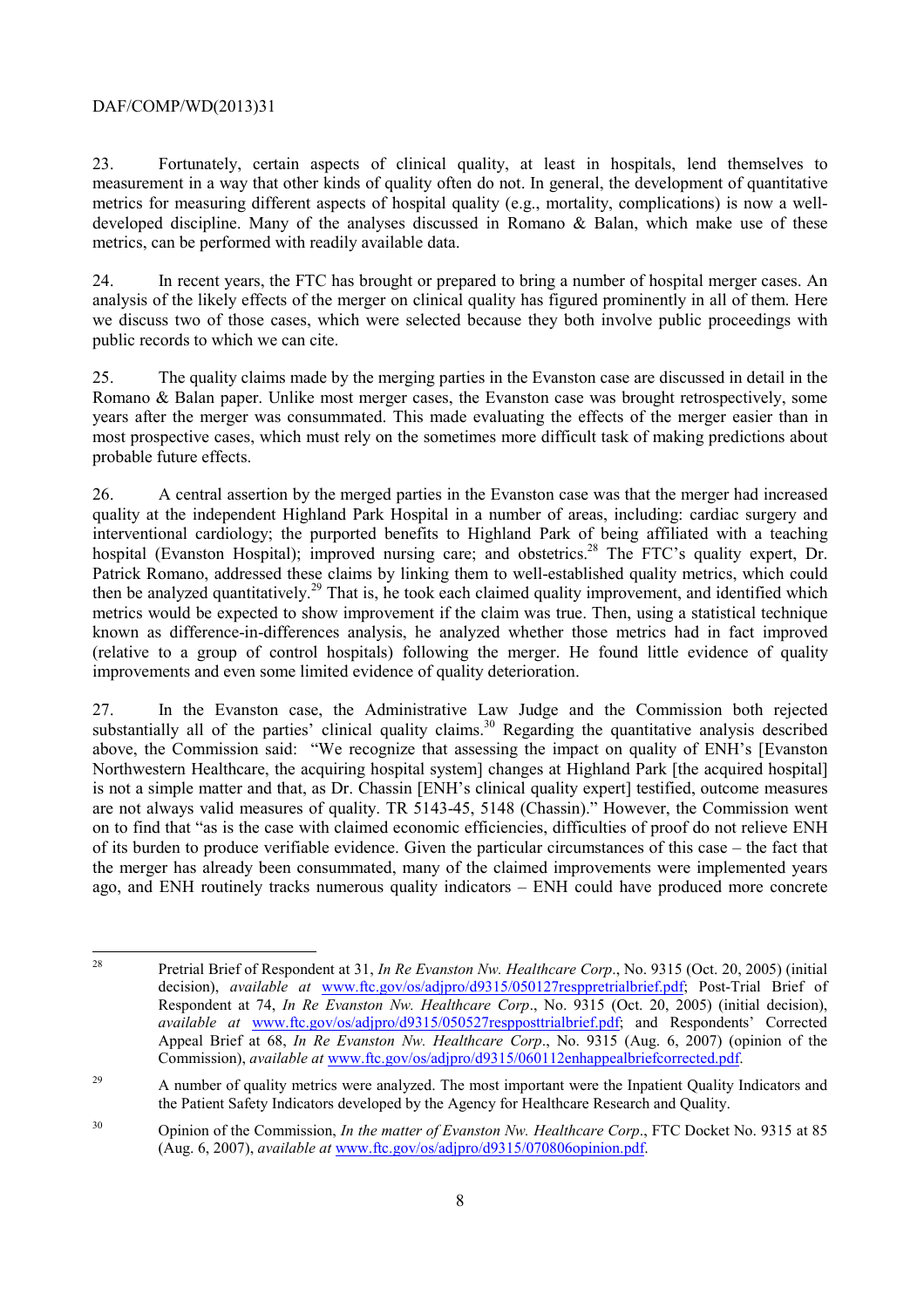evidence than it did to substantiate its claims that the changes it made at Highland Park improved the quality of care."<sup>31</sup>

28. In the Rockford case, which was a prospective challenge, the merging parties similarly made a number of clinical quality claims, of which we mention two. First they asserted that, following the merger, the merging hospitals would consolidate some services at a single location increasing the volume for certain procedures, which would purportedly lead to improvements in patient outcomes. Second, they also asserted that the acquisition would help the hospitals achieve greater clinical integration, a major goal of healthcare reforms underway in the U.S.<sup>32</sup> The FTC's quality expert argued that there was doubt as to whether the proposed consolidation of services would take place. In addition, he argued, based on a large body of research literature, that a positive relationship between procedure volumes and patient outcomes only exists for some procedures, and that these were not the procedures that the merging parties had claimed they would consolidate post-merger.<sup>33</sup> He also argued that the kinds of organizational changes that promote clinical integration mostly involve combinations of *complementary* providers, meaning different kinds of providers, such as physicians from different specialties, joining together to coordinate care. The proposed merger, in contrast, was a combination of *substitute* providers, meaning two full-service hospitals that do substantially the same things. This undermined the assertion that valuable clinical integration would result from the merger  $34$ 

29. The district court rejected the parties' quality claims.<sup>35</sup> As to their first assertion, the court expressed doubt that the merger would result in increased procedure volumes, and also that the procedures in question were of the type for which a volume/outcome relationship had been established in the research literature.<sup>36</sup> The court also rejected the second assertion, concluding that the parties' assertions about clinical integration were "contradicted by [the] defendants' own financial projections, which show that defendants expect to remain profitable even as healthcare reforms begin to take effect."<sup>37</sup>

30. As the above examples indicate, the quality claims made by merging hospitals in the FTC's litigated cases have not been found to be convincing. That is, the parties have not succeeded in showing that the mergers were likely to result in a merger-specific net increase in clinical quality.<sup>38</sup> and so there has been no need to weigh quality improvements against price increases. This is largely a product of the FTC's

 $\overline{a}$ <sup>31</sup>*Id*.

<sup>32</sup> <sup>32</sup>*FTC v. OSF Healthcare Sys. and Rockford Health Sys*., No. 3:11-cv-50344 at 31 (N.D. Ill. Apr. 5, 2012), *available at* www.ftc.gov/os/caselist/1110102/120505rockfordmemo.pdf.

<sup>33</sup> <sup>33</sup>*Id*. at 41.

 important to note that such mergers will not necessarily result in quality efficiencies, and any such <sup>34</sup> Some healthcare mergers do involve some degree of combination of complementary providers. It is efficiencies may not be merger-specific.

 findings in such a proceeding therefore do not have the same significance as findings following a full trial. However, the parties abandoned the transaction following the PI decision, and so that decision was the only <sup>35</sup> The Rockford case did not advance beyond the Preliminary Injunction (PI) stage, and a PI proceeding is not the same as a full trial on the merits. A PI proceeding is intended to determine whether the plaintiff's case is strong enough to warrant enjoining the merger pending a full trial on the merits. The court's judicial decision in the matter.

<sup>36</sup>*FTC v. OSF Healthcare Sys. and Rockford Health Sys*., No. 3:11-cv-50344 at 31 (N.D. Ill. Apr. 5, 2012), *available at* www.ftc.gov/os/caselist/1110102/120505rockfordmemo.pdf.

<sup>37</sup> *Id.* at 45.

<sup>38</sup> Recall that the *net* effect on quality, which is what matters for the antitrust analysis, is the sum of the quality effect of the lost competition, plus the effect of any quality efficiencies.